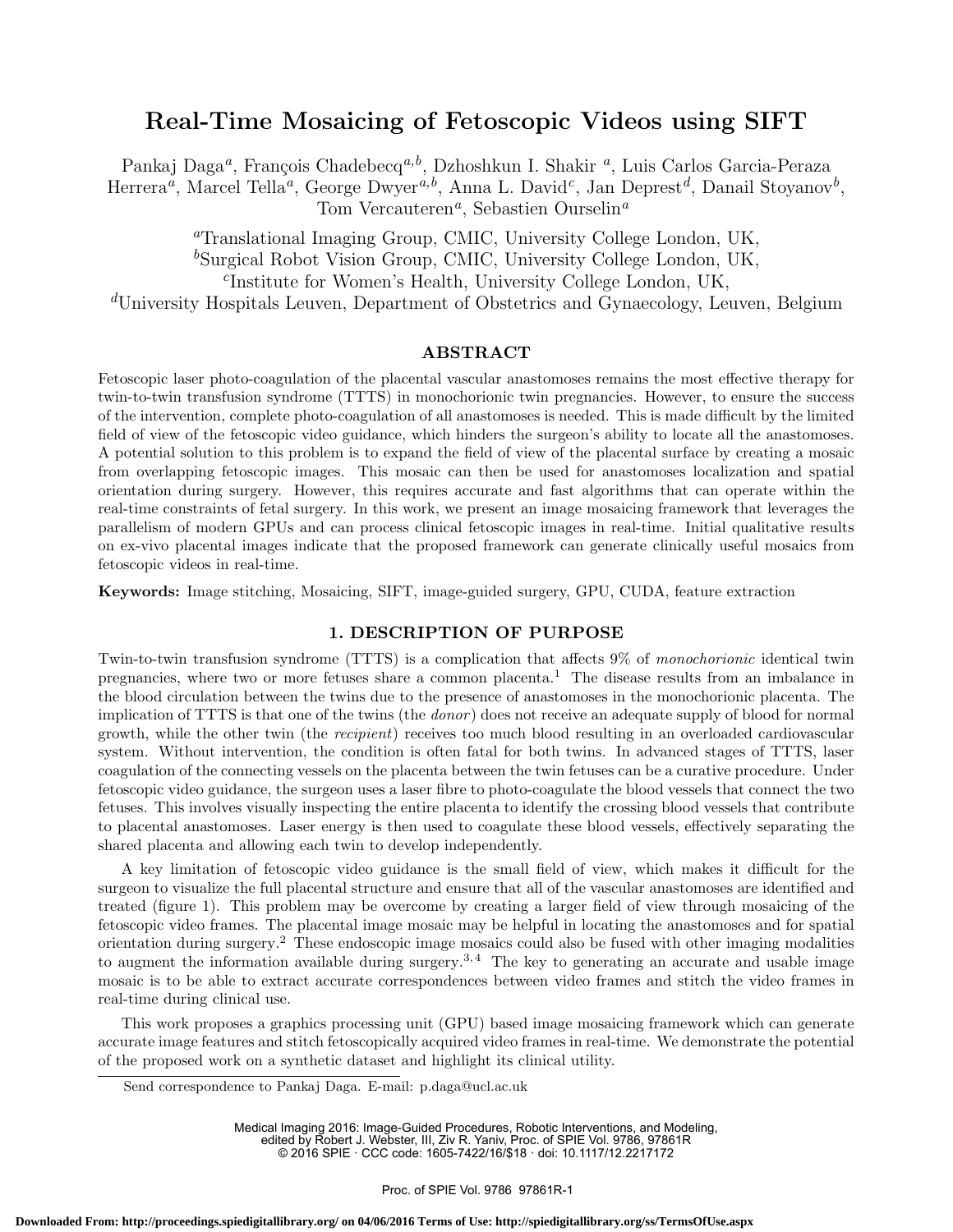

Figure 1. (a) A typical fetoscopic view during laser coagulation of the placental anastomoses. The field of view is small making spatial orientation and anastomoses localization challenging during the TTTS intervention. (b) A schematic representing the scenario during a TTTS procedure. The fetus on the right is the recipient and has received too much blood, while the fetus on the left is the donor and is deprived of an adequate blood supply. The fetoscope allows the viewing of a small region of the placenta and the surgeon has to visually identify all the anastomoses on the placental surface and coagulate them.

#### 2. METHODS

SIFT<sup>5,6</sup> is one of the most widely used feature extraction and description algorithm in the computer vision community. The SIFT descriptor has the advantage of being invariant to translations, rotations and scaling transformations. It is also partially invariant to small perspective transformations and illumination changes. Although it is a widely used feature descriptor, its use in real-time applications is limited due to its computational complexity. In this section, we will describe the GPU implementation of the estimation of SIFT descriptor that enable its real-time use in a clinical setting. GPUs were traditionally used for the purpose of rendering images. However, they have revolutionized the field of parallel processing over the last years and are ubiquitous in the field of high performance computing. The GPU implementation in this work uses NVIDIA's CUDA API<sup>7</sup> and is the key component in the placental mosaicing pipeline.

## 2.1 SIFT Keypoint Detection

SIFT keypoints are detected using a cascade filtering approach to identify candidate keypoint locations. Detecting stable keypoints that are invariant to scale changes in the image involves looking for them across the entire scalespace. These keypoints are then described as local extremas in the *difference of Gaussian* (DoG) function convolved with the image. This involves smoothing and downsampling the image which can be done efficiently on the GPU<sup>8</sup> using fixed-sized separable kernels. To compute the local scale-space extrema in the DoG images, we make use of the texture memory on the GPU. The DoG images are mapped to the texture memory, which allows for extremely efficient lookup at each spatial location. Additionally, the GPU texture memory is optimized for data locality, making it a particularly efficient option to perform the extrema computation in a local window. This strategy is visualized in figure 2.

## 2.2 SIFT Orientation Computation

SIFT assigns one or more orientations to each of the detected keypoints based on local image gradient magnitude and directions. This step is computationally expensive as it involves representing image gradient information for all pixels in the neighbourhood of a keypoint using a histogram. A naive GPU implementation would be to use each thread in a block to process each keypoint. However, in the presence of a limited number of keypoints,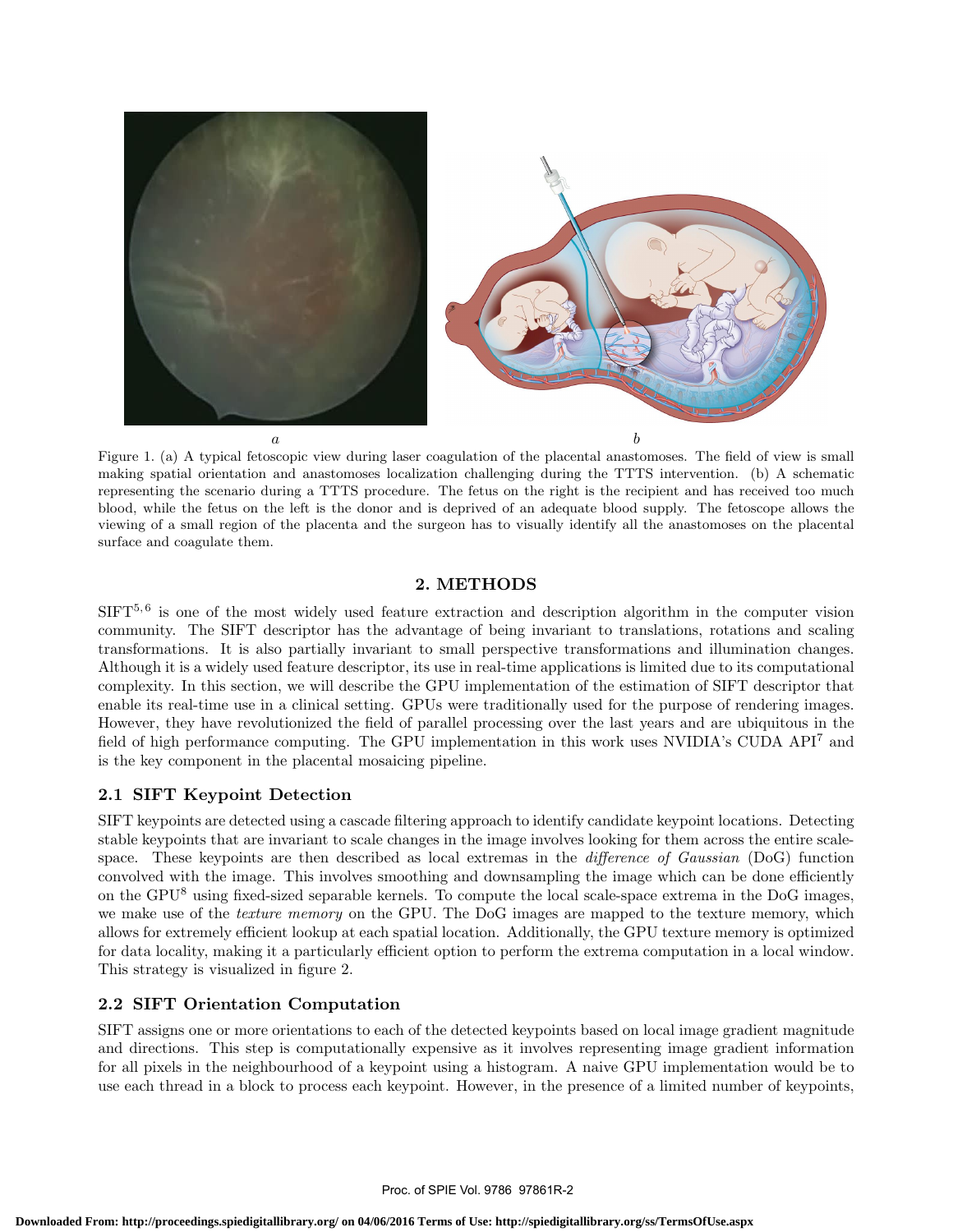

Figure 2. Figure shows the workflow for localisation of potential SIFT keypoints. The input image is convolved with Gaussian filters at various spatial scales and the difference of successive Gaussian filtered images are taken. In order to determine if a given pixel is an extrema, it is compared with its 26 nearest neighbours as highlighted in the image. This difference of Gaussian images are mapped to the GPU texture memory to take advantage of the fact that GPU texture caching mechanism is optimized for spatial locality. This allows for efficient lookup within the neighbourhood of a pixel leading to a computationally efficient way of detecting local extremas.

this leads to a sub-optimal GPU occupancy. We propose to use each thread in a block to process a single bin in the histogram related to a given SIFT keypoint. We make use of atomic operations, provided by CUDA, to increment the shared histogram between the threads of a block. This strategy to maximize the GPU occupancy leads to a speed-up of over 30 times over the naive GPU implementation. This strategy is visualized in figure 3.

#### 2.3 SIFT Descriptor Computation

The final step is the computation of the SIFT descriptor which characterizes each of the keypoints as a 3-D spatial histogram of the image gradients. This descriptor aims to achieve robustness by encoding the image information in a localized set of gradient orientation histograms. The gradient is sampled around the keypoint location using a Gaussian weighting to give less weight to the gradients that are far away from the keypoint center. Once all histogram entries are computed, they are concatenated to form a 128-dimensional descriptor vector. An approach, similar to the computation to the keypoint orientations is used to compute these descriptors on the GPU where we aim to maximize the GPU occupancy by having each thread in the block process one pixel around the keypoint neighbourhood. However, the size of the keypoint neighbourhood can easily exceed the maximum number of threads in a CUDA thread block. To alleviate this problem we break the computation down into multiple chunks, which are spread across multiple passes within the execution of the block.

## 2.4 Estimation of Spatial Transformation and Visualization

SIFT descriptors are computed for every frame and corresponding features between adjacent frames are identified through brute force distance matching between the descriptor vectors. Robust homography estimation is obtained by using a GPU implementation of the RANSAC<sup>9</sup> algorithm. The estimated transformation is used to update the global mosaic through fast image resampling on the GPU. Efficient blending and updating of the mosaic is obtained by sharing graphics memory buffer between the display and compute parts of the algorithm avoiding unnecessary data copy.

#### 3. RESULTS

#### 3.1 Computational Time

The experiments were conducted on a computer with 16 CPU cores, 32 GB of RAM and running a 64-bit Linux system running Ubuntu 14.04. The GPU accelerated code was executed on an NVIDIA Quadro K4000 graphics card with 3GB of graphics memory. The computational time comparison is made against VLFeat,<sup>10</sup> a widely used software suite for computer vision algorithms. In table (1) we compare the time taken for SIFT feature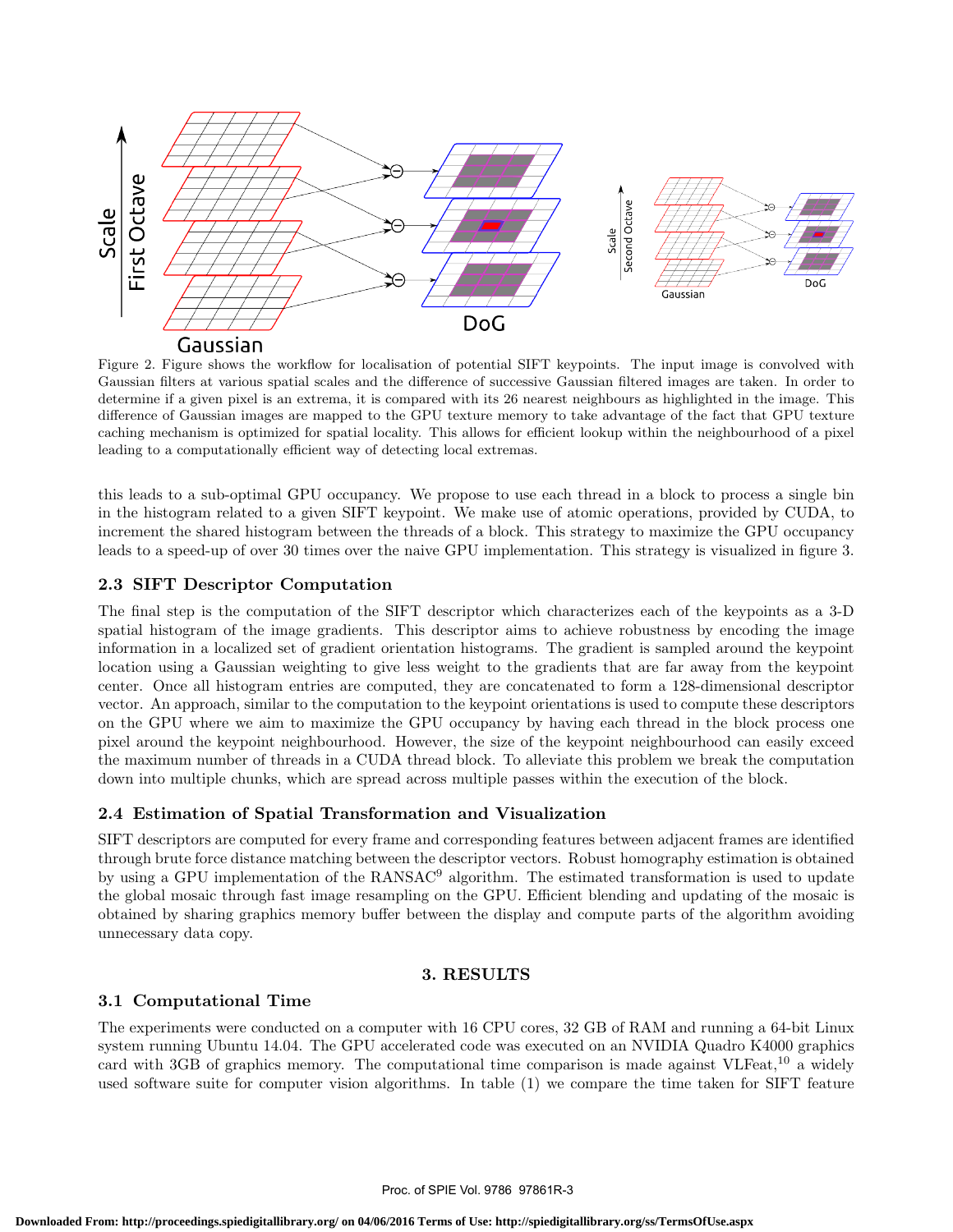

Figure 3. Figure shows the strategy used to maximize the GPU occupancy during keypoint orientation computation. Each thread in a given GPU/CUDA thread block operates on a single pixel in the neighbourhood of a keypoint. GPU atomic operations are used to synchronize the updates to a shared 36 bin histogram between the threads of a block. Once, the histogram is computed, the first 36 threads of a block are used to smooth and find the maximas in the histogram. Finally, a single thread in the block is used to compute up to 2 orientations for a keypoint. This results in a speed-up of about 30 times over the naive implementation where each GPU thread processes a single keypoint and thus results in sub-optimal GPU occupancy for a typical fetoscopic image.

detection and descriptor computation for images of various sizes. All times are reported in milliseconds. Even in the case of high resolution images (1920  $\times$  1080), the proposed framework achieves SIFT computation at 10 frames/sec. The reader should note that the clinical images are usually cropped to include the region of interest and these images are typically much smaller size as shown by the highlighted row in table (1) and can be processed in real-time on most modern GPUs using the proposed method. Additional steps which compute the optimal transformation between successive frames and update the mosaic image are also implemented on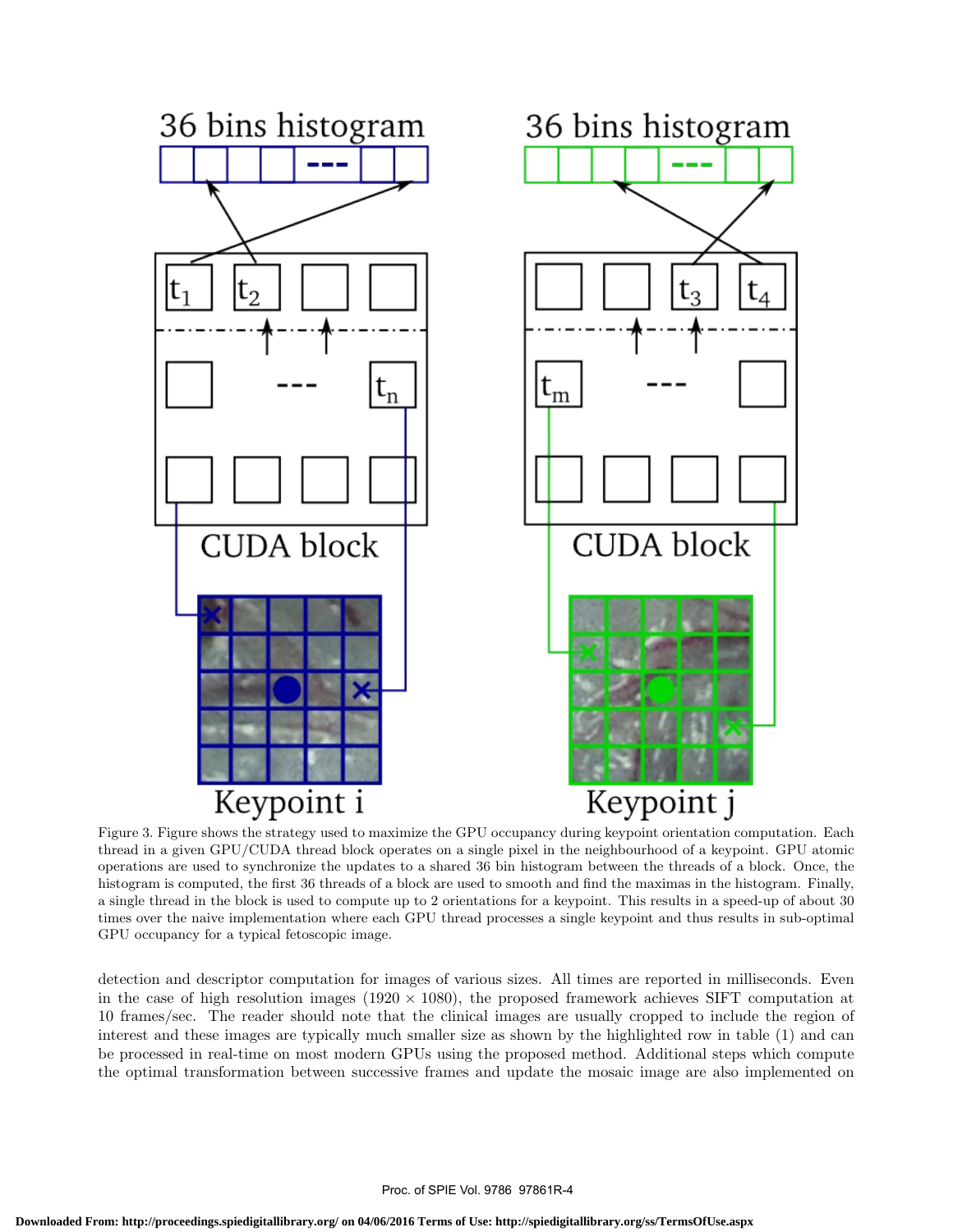the GPU. While the computation time of resampling the image using trilinear intepolation and updating the global mosaic image is negligible, the computation time involving the transformation estimation is related to the number of SIFT keypoints detected between the frames. During our experiments, the mean additional time taken to compute the spatial transformation and update the mosaic was approximately 14 ms for clinical images.

| <b>Image Size</b>  | <b>VLFeat</b> | Proposed                 |
|--------------------|---------------|--------------------------|
| $1920 \times 1080$ | 4318(321)     | 95.43(0.9)               |
| $1024$ x $768\,$   | 2125(217)     | 40.97(1.6)               |
| $800 \times 600$   | 887(112)      | 30.98(0.74)              |
| 640 x 480          | 643(98)       | $\overline{20.43(0.62)}$ |

Table 1. Mean(standard deviation) time (in milliseconds) taken to compute the SIFT features using VLFeat and the proposed framework when using images of various sizes. The use of GPU enables computation of SIFT features in realtime for clinical images. The processing workflow typically involves cropping the image to only include areas of interest and decrease computation time. A typical clinical video frame size after cropping is shown by the highlighted row.

## 3.2 Qualitative Assessment on Phantom Data

We also performed a preliminary quality assessment of the algorithm on phantom data acquired using the setup described in the following section. The initial results look promising as seen by examining the computed image mosaic in figure 4. The spiral motion of the robotic arm was reconstructed with good fidelity.

#### 3.2.1 Data Acquisition Setup

The phantom data acquisition setup is highlighted in  $4(a)$ . The phantom data was acquired by mounting the shaft of the fetoscope to the flange of the seven DoF robot arm (Kuka LBR iiwa 7 R800) using a custom made component. The arm was then programmed to follow an expanding spiral trajectory approximately parallel to the image plane, with a maximum radius of 60 mm. The phantom consisted of an image of a term human placenta which was collected after a caesarean section delivery following normal pregnancy.

## 4. NEW OR BREAKTHROUGH WORK TO BE PRESENTED

The paper presents a GPU implementation of a real-time image mosaicing framework which is geared towards minimally invasive fetal surgery. Initial results show that the framework can operate well within the time constraints of fetal surgery and could potentially generate surgically useful placenta mosaics in real-time during the intervention. This has the potential to be applied to the clinic and generate accurate image mosaics while the surgeon is performing the surgery. We believe this could lead to more successful interventions by minimizing the chances that vascular anastomoses are left untreated during the intervention. The proposed framework is developed under strict software quality control with the aim of translation to surgical use through our clinical collaborators. We aim to release the algorithms under a open source licence in the near future.

# 5. CONCLUSIONS AND FUTURE WORK

The paper highlights the implementation details of the fetal surgery mosaicing framework. While the initial qualitative results look promising, future work will aim to do quantitative validation using both synthetic and real clinical datasets. We also aim to build upon this framework to explore other research questions with regards to image mosaicing during fetal surgery. This includes development of more realistic transformation models, robust estimation of feature correspondences and even new feature descriptors that may be more specialized for use in fetal surgery. The proposed framework's modular design will enable one to change and add various components with minimal software coding effort. Additionally, this work has the potential to lead into future research where these anastomoses are detected automatically from the generated placental mosaic. We believe this could reduce surgery time, result in improved instrument navigation during surgery and complement the surgeon in the task of identification and accurate localization of all the surgical targets.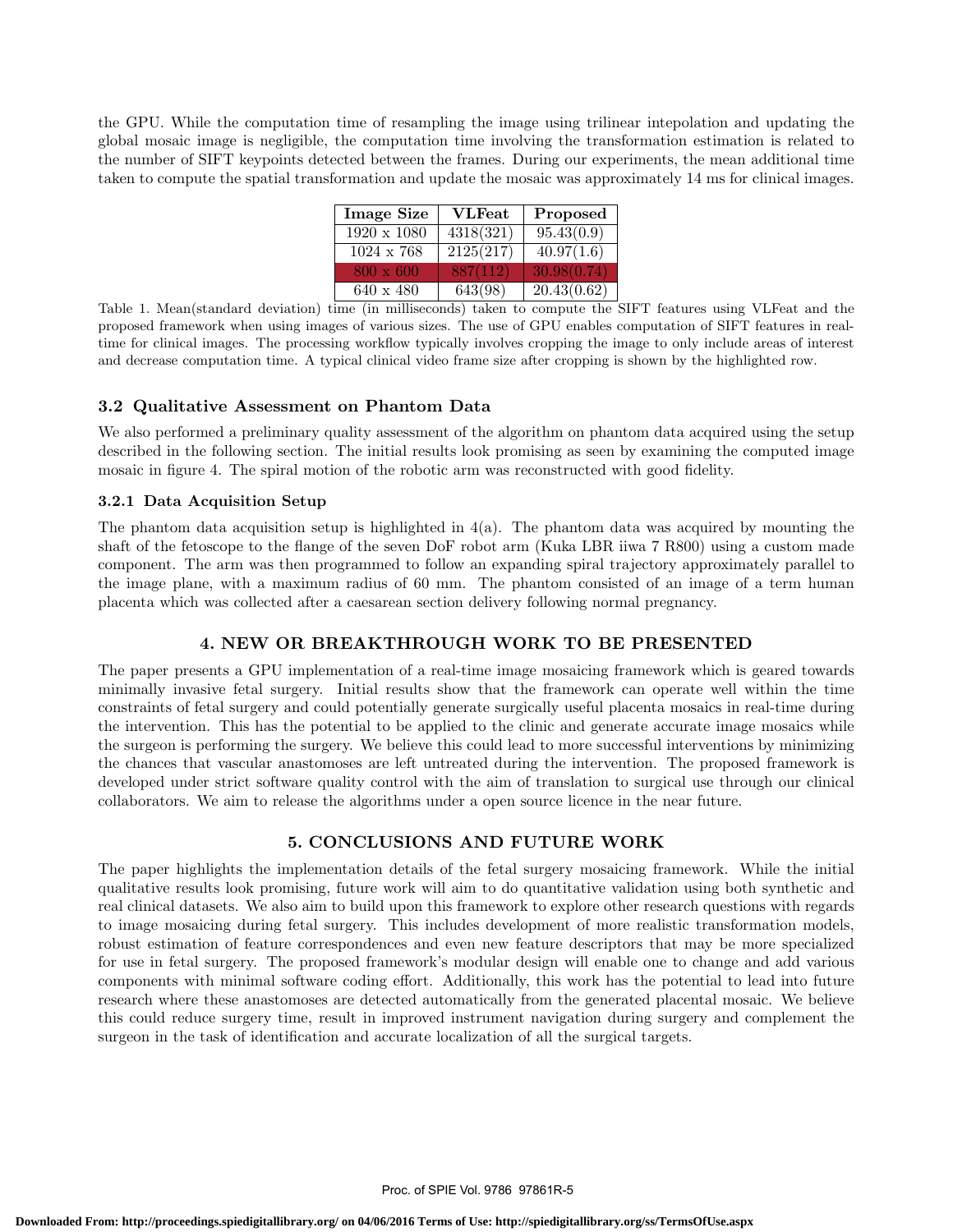

Figure 4. (a) The imaging setup for the synthetic experiment. The fetoscope is mounted on a Kuka robotic arm (Kuka AG, Germany) using a custom joint. The arm was programmed to traverse a spiral trajectory while recording the video of the placenta phantom. (b) The placental image mosaic. The mosaic is computed by stitching together overlapping small field of view images. The initial results show good coherence in the vascular structure visible in the stitched image.

#### 6. ACKNOWLEDGEMENTS

This work was supported through an Innovative Engineering for Health award by Wellcome Trust [WT101957]; Engineering and Physical Sciences Research Council (EPSRC) [NS/A000027/1]. Jan Deprest is being funded by the Fonds voor Wetenschappelijk Onderzoek Vlaanderen(FWO; JD as clinical researcher 1.8.012.07). Anna L. David is supported at UCL/UCLH by funding from the Department of Health NIHR Biomedical Research Centres funding scheme. Danail Stoyanov receives funding from the EPSRC (EP/N013220/1, EP/N022750/1), the EU-FP7 project CASCADE(FP7-ICT-2913-601021) and the EU-Horizon2020 project EndoVESPA (H2020-ICT-2015-688592). Sebastien Ourselin receives funding from EPSRC (EP/H046410/1, EP/J020990/1, EP/K005278) and the MRC (MR/J01107X/1). Marcel Tella, George Dwyer and Luis Herrera are supported by the EPSRCfunded UCL Centre for Doctoral Training in Medical Imaging (EP/L016478/1). We would also like to thank NVidia Corporation for the donation of the GeForce Titan card used in this research.

#### REFERENCES

- [1] Lewi, L., Jani, J., Blickstein, I., Huber, A., Gucciardo, L., Mieghem, T. V., Don´e, E., Boes, A.-S., Hecher, K., Gratacós, E., Lewi, P., and Deprest, J., "The outcome of monochorionic diamniotic twin gestations in the era of invasive fetal therapy: a prospective cohort study," American Journal of Obstetrics and Gynecology (2008).
- [2] Reeff, M. and Székely, G., "Mosaicing of endoscopic placenta images," in  $[Information]$ 2006. Informatik für menschen], (2006).
- [3] Liao, H., Tsuzuki, M., Mochizuki, T., Kobayashi, E., Chiba, T., and Sakuma, I., "Fast image mapping of endoscopic image mosaics with three-dimensional ultrasound image for intrauterine fetal surgery," Minimally Invasive Therapy and Allied Technologies (2009).